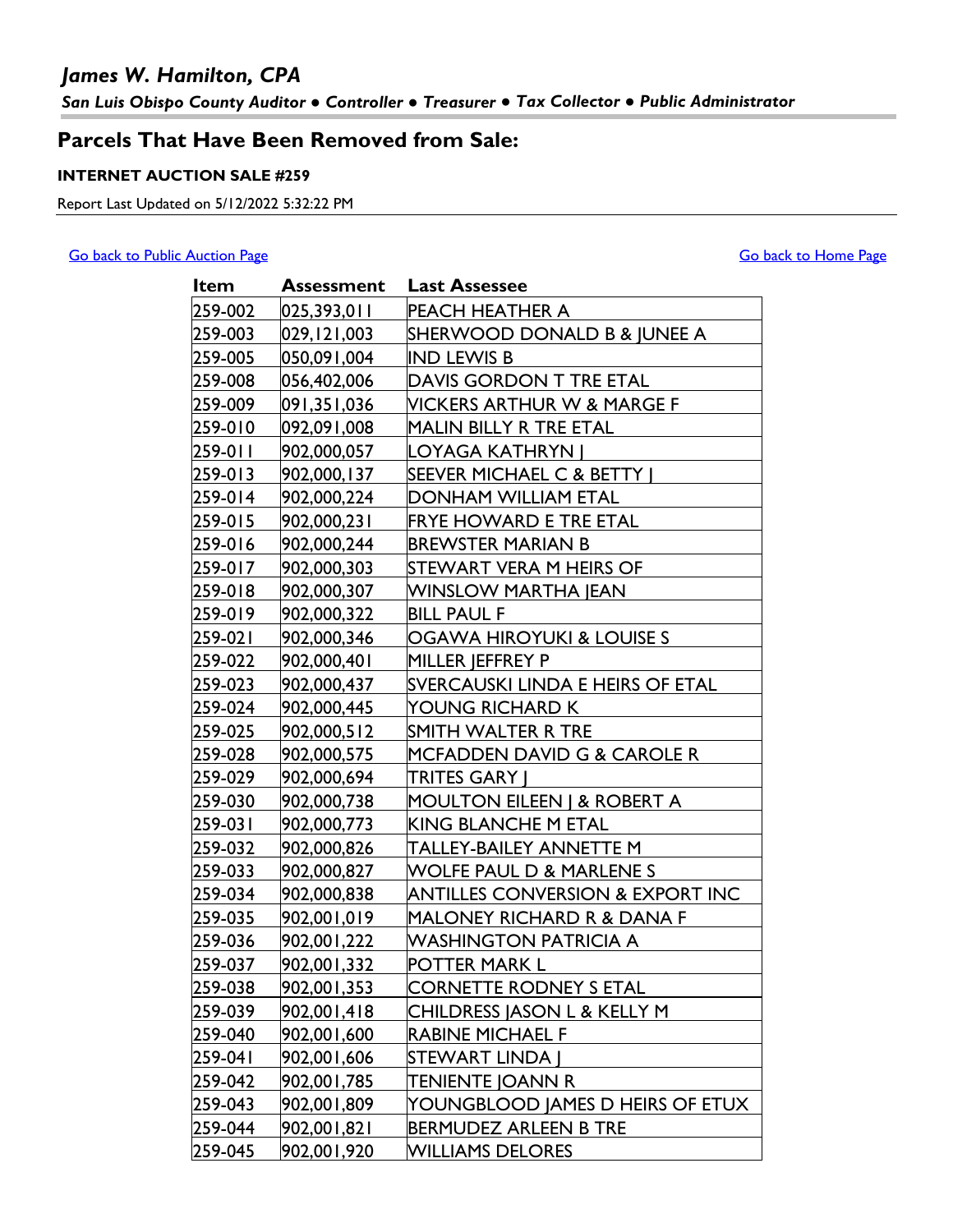| 259-046 | 902,002,142 | ALL REAL ESTATE OWNERSHIP INC A DE       |
|---------|-------------|------------------------------------------|
| 259-048 | 902,002,182 | <b>TIEDGE MARION G</b>                   |
| 259-049 | 902,002,185 | STANFORTH DONALD R TRE ETAL              |
| 259-050 | 902,002,290 | <b>DAVIS MARY I</b>                      |
| 259-051 | 902,002,303 | MORENO LEOPOLDO   & ENRIQUETA G          |
| 259-052 | 902,002,347 | <b>VALVERDE MICHELLE C ETAL</b>          |
| 259-053 | 902,002,360 | PAYNE JAMES TRE ETAL                     |
| 259-054 | 902,002,367 | <b>SALLUS STEPHEN  </b>                  |
| 259-056 | 902,002,419 | URAO HAPI H & MYRNA P                    |
| 259-057 | 902,002,430 | <b>BELL MARIAN R &amp; GLENN</b>         |
| 259-058 | 902,002,432 | <b>ZICARI JOEL-MARIO HEIRS OF</b>        |
| 259-060 | 902,002,473 | <b>HANF THEODORE W &amp; SHIRLEY B</b>   |
| 259-061 | 902,002,536 | RICHTER SPENCER C III                    |
| 259-062 | 902,002,537 | RAWITCH BERNARD HEIRS OF ETUX            |
| 259-063 | 902,002,555 | LINDSEY GEORGE K HEIRS OF                |
| 259-064 | 902,002,648 | <b>TIMESHARE TRADE INS LLC</b>           |
| 259-065 | 902,002,680 | LUY LILY A ETAL                          |
| 259-066 | 902,002,732 | <b>CALDWELL MICHAEL A</b>                |
| 259-067 | 902,002,744 | <b>HENDERSON GARY A &amp; CAROLYN S</b>  |
| 259-068 | 902,002,759 | <b>JONES ROBERT T</b>                    |
| 259-069 | 902,002,769 | <b>BORNER LEROYCE O</b>                  |
| 259-070 | 902,002,858 | <b>EARLES RANDY L &amp; LOLA  </b>       |
| 259-071 | 902,003,025 | <b>GUILLORY LEONA M</b>                  |
| 259-072 | 902,003,037 | CELENTANO ALFRED & LORRAINE V            |
| 259-073 | 902,003,051 | NORMAN BERNADEANE TRE ETAL               |
| 259-074 | 902,003,054 | <b>ZABY STEVE &amp; AGNES E</b>          |
| 259-075 | 902,003,098 | <b>MAXHAM DONALD C &amp; LINDA L</b>     |
| 259-076 | 902,003,177 | <b>ROJALES LIZABEL B ETAL</b>            |
| 259-077 | 902,003,271 | <b>BALEN HELEN B HEIRS OF ETAL</b>       |
| 259-079 | 902,003,278 | <b>CARABIO STEVEN A &amp; ROSALINDA</b>  |
| 259-080 | 902,003,281 | SMITH MICHAEL G & CATHY M                |
| 259-081 | 902,003,327 | <b>GOMEZ EDUARDO G &amp; JUDITH</b>      |
| 259-082 | 902,003,331 | <b>MORITZ MARK F ETAL</b>                |
| 259-083 | 902,003,434 | PEARCE ELAINE                            |
| 259-084 | 902,003,551 | <b>CORNAGGIA RENO   &amp; MEREDITH A</b> |
| 259-085 | 902,003,572 | OGAWA HIRO & LOUISE S                    |
| 259-088 | 902,003,786 | <b>KELLER GEORGE W JR TRE ETAL</b>       |
| 259-089 | 902,003,795 | <b>METZLER MELBA R TRE</b>               |
| 259-090 | 902,004,295 | SABLAN ALFRED P JR TRE ETAL              |
| 259-093 | 902,004,534 | ROCISSONO JOHN J & RAMSAY B              |
| 259-094 | 902,004,597 | <b>TROXELL CANDENCE L</b>                |
| 259-095 | 902,004,782 | <b>EARL CHRISTOPHER C</b>                |
| 259-096 | 902,005,005 | <b>TODD PHYLLIS   HEIRS OF ETCON</b>     |
| 259-097 | 902,005,063 | SANCHEZ JOSE JR                          |
| 259-098 | 902,005,337 | <b>ROGERS RANCE &amp; RITA</b>           |
| 259-099 | 902,005,573 | <b>HUGHES EMMITT</b>                     |
| 259-100 | 902,005,892 | DAVIS GAIL B HEIRS OF                    |
| 259-102 | 902,005,968 | CARRINGTON RICHARD T JR TRE ETAL         |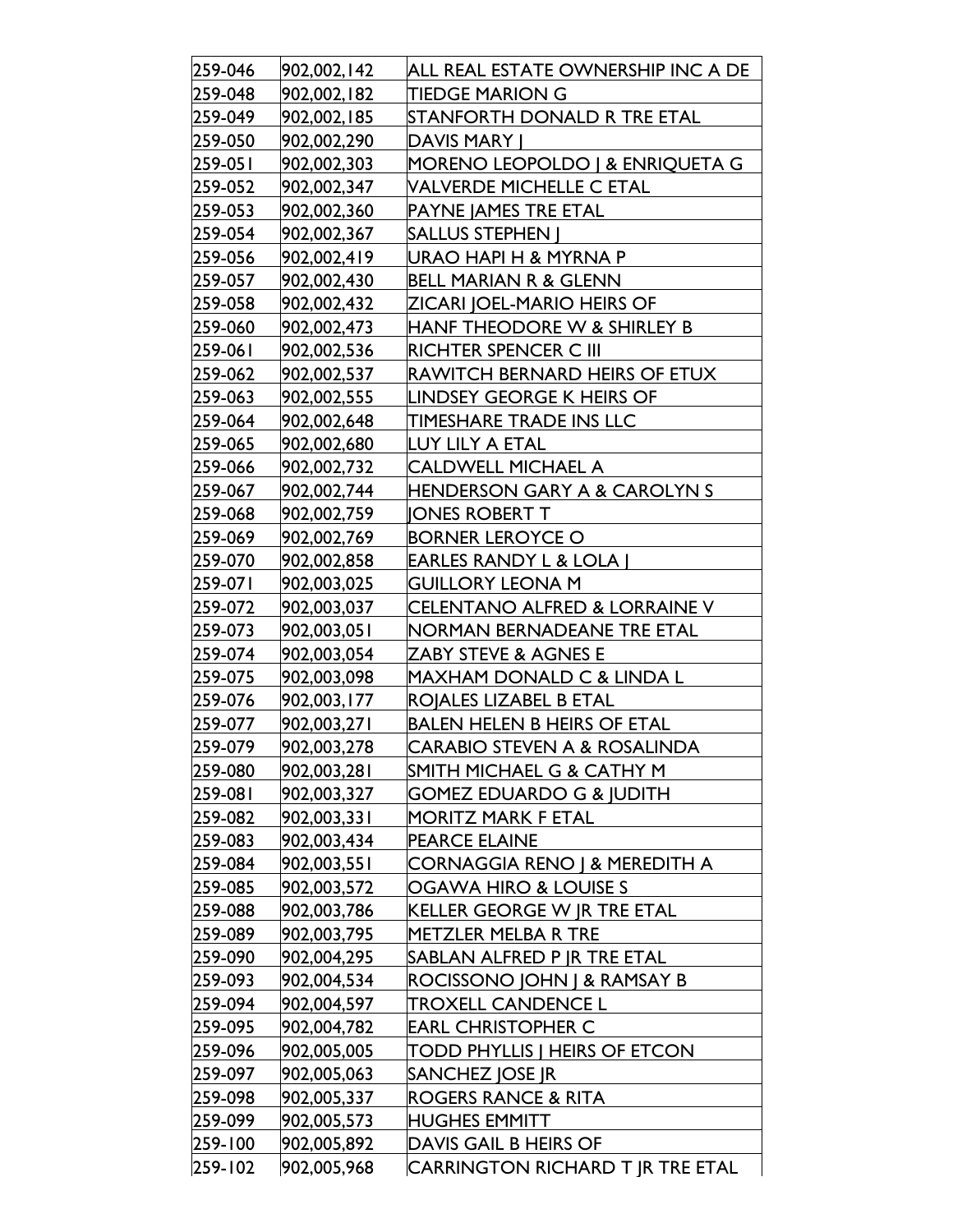| 259-103       | 902,006,183 | <b>MARGELONY KARI</b>                     |
|---------------|-------------|-------------------------------------------|
| 259-105       | 902,006,413 | ALLEN RICHARD W & SANDRA V                |
| 259-106       | 902,006,423 | <b>EARL CHRISTOPHER C</b>                 |
| 259-107       | 902,008,238 | <b>MCDOWELL KIRK  </b>                    |
| 259-108       | 902,008,245 | MARKS FRANK M & SARA A                    |
| 259-109       | 902,008,255 | MERCURIO FRANK H & GLORIA C               |
| 259-112       | 902,008,338 | FOREMAN JOHN R & DEBRA A                  |
| $259 - 113$   | 902,008,424 | ANDERSON ROBERT S & KRISTI M              |
| 259-114       | 902,008,538 | <b>JEFF PLOUTZ CONSTRUCTION INC</b>       |
| $ 259 - 116 $ | 902,008,656 | <b>BROWN CHARLES C</b>                    |
| 259-117       | 902,008,757 | <b>HENSON ROBERT E &amp; ROBERTA L</b>    |
| $259 - 118$   | 902,008,767 | <b>BAVARO FRANK TRE ETAL</b>              |
| 259-119       | 902,008,789 | <b>BONNER JANICE D</b>                    |
| 259-120       | 902,008,814 | <b>BRAUER MARY B TRE</b>                  |
| 259-122       | 902,008,848 | <b>GARCIA HECTOR &amp; NORMA R</b>        |
| $259 - 123$   | 902,008,900 | SCHAUMBURG CHERYL D                       |
| 259-124       | 902,008,907 | MILLER ROBERT S & DEBORAH R               |
| 259-127       | 902,009,054 | <b>BODEAU ROBERT B</b>                    |
| 259-130       | 902,009,210 | CRUZ BENITO T & JULIA T                   |
| $259 - 131$   | 902,009,245 | <b>SPURLING DANNY  </b>                   |
| 259-135       | 902,009,657 | <b>HUGHES EMMIT</b>                       |
| $259 - 136$   | 902,009,708 | <b>BELKNAP LEE HEIRS OF</b>               |
| 259-137       | 902,009,737 | <b>BRLETIC MARY A</b>                     |
| $259 - 138$   | 902,009,766 | SANCHEZ FRANK C & ISABEL                  |
| 259-139       | 902,009,773 | STEFANCZYK RONALD & PATRICIA L            |
| $259 - 140$   | 902,009,779 | <b>CLINTON RONALD E &amp; SHERRIE L</b>   |
| $ 259 - 142 $ | 902,010,217 | <b>GALINDO ISAIH P &amp; MARY V</b>       |
| $ 259 - 143 $ | 902,010,324 | HILLIKER GREGORY P & JOVITA G             |
| $259 - 144$   | 902,010,333 | PATE JERRY & BETH                         |
| 259-145       | 902,010,343 | DEWITT MARLENE D                          |
| 259-147       | 902,010,459 | <b>LAVERTU PALMIR</b>                     |
| 259-148       | 902,010,536 | NICHOLS AMANDA R                          |
| 259-149       | 902,010,707 | PETTERSON RONALD D ETAL                   |
| $259 - 150$   | 902,010,738 | <b>PARIKH ANKIT D</b>                     |
| $ 259 - 151 $ | 902,010,755 | <b>HALL MARK H &amp; GABRIELE R</b>       |
| $259 - 152$   | 902,010,808 | <b>MAGGIO CARMELO R</b>                   |
| $ 259 - 153 $ | 902,010,821 | <b>STARK COY ETUX</b>                     |
| $259 - 154$   | 902,010,866 | <b>CRITE WINSTON A &amp; MECHELLE L</b>   |
| 259-156       | 902,010,904 | <b>CAMPANA LAUREEN L</b>                  |
| $259 - 158$   | 902,011,057 | <b>HENDY ANN E</b>                        |
| $259 - 159$   | 902,011,088 | NORMAN JOHN A                             |
| $259 - 160$   | 902,011,112 | MELODY BONBRAKE, aka BLACKWELL            |
| $259 - 161$   | 902,011,187 | <b>HOBSON IAN M ETAL</b>                  |
| $259 - 164$   | 902,011,357 | <b>CORBIN MICHAEL R &amp; MADELIENE M</b> |
| 259-167       | 902,011,481 | <b>CALDIERO ERIN</b>                      |
| $259 - 168$   | 902,011,710 | <b>KRAUS EVA</b>                          |
| $259 - 169$   | 902,011,808 | <b>MERCADO MICHAEL &amp; MONICA K</b>     |
| 259-170       | 902,011,900 | BERGANCIANO DANIEL G & DORENE M           |